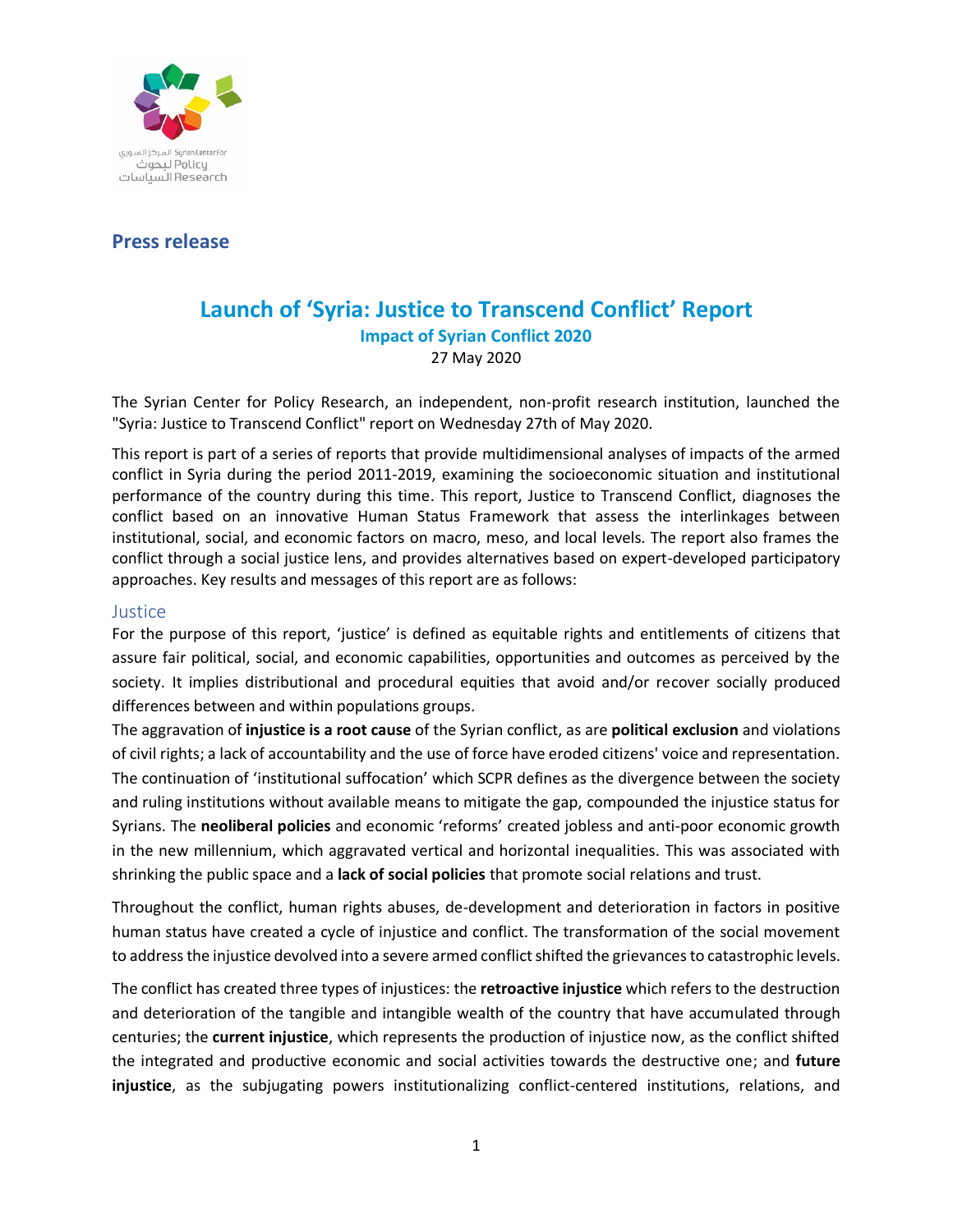

economy. These powers build the foundations of injustice in the future to be added to grievances that created during the conflict.

The report used a composite index to assess the impact of the conflict "Human Status Index" (HuDI) that consists of five main dimensions that measure demographic, economic, human development, social and institutional performance. Syria's HuDI deteriorated by 42 per cent between 2010 and 2019, across all sub-indices and leading by the collapse of the institutional performance which dropped by 67 per cent. The extent of deterioration in the HuDI varies across time, regions and communities, and has been driven by violence, insecurity, the policies of dominating actors, conflict economy, social degradation and external interventions among other factors.

## Economic Injustice

The conflict had led to the emergence of different, fragmented economies within the fractured state. The varied system of incentives across these new economies demonstrated that one of the few common interests among the rival powers was the abuse of economic resources for the benefit of new conflict elite, and at the expense of productive economic activities.

The economic foundations were transformed into a self-sustaining cycle of violence in which much of the capital stock was destroyed or reallocated to conflict-related activities. Many workers lost their jobs and a substantial part of the remaining job opportunities served the conflict. Economic institutions changed their policies and rules to support the new conflict actors or be allowed to continue to operate.

Total accumulated economic loss during the conflict by the end of 2019 is projected to reach 530.1 billion USD, compared to the counterfactual scenario, which is equivalent to 9.7 times of GDP of 2010 at constant prices. The total loss consists of GDP loss equal to 420.9 billion USD, the increase in military expenditure is equal to 37.8 billion USD, the capital stock damaged or lost which is equal 64.6 billion USD, and the informal production of the oil and gas is projected to reach 9.9 billion USD by the end of 2019.

Public subsidies have witnessed a consistent decrease as a percentage of the current GDP from 20.2 per cent in 2011 to 13.1 per cent in 2014. Due to the price liberalization, the subsidies dropped sharply to 5.1 per cent in 2015 and 4.9 per cent in 2019. As a result, the public budget deficit with off-budget subsidies dropped from 23.6 per cent in 2013 to 8.8 per cent in 2019.

Fiscal policies funded the enormous deficit through foreign and domestic public debt which creates a substantial burden for future generations. The total public debt increased from 30 per cent of GDP in 2010 to 208 per cent in 2019.This is especially egregious given that it has been used mainly to fund armed conflict and conflict economy.

The currency witnessed another wave of depreciation by 43 per cent in September 2019 compared to July 2018. This is a substantial deprecation, despite the fact that the period 2018-2019 saw an expansion in government-controlled areas and relative stability in many regions in addition to exceptionally good agriculture season and slow recovery in the manufacturing sector. The period October 2019 - January 2020 witnessed an acceleration of depreciation to reach 96 per cent on 16 January 2020 compared to 17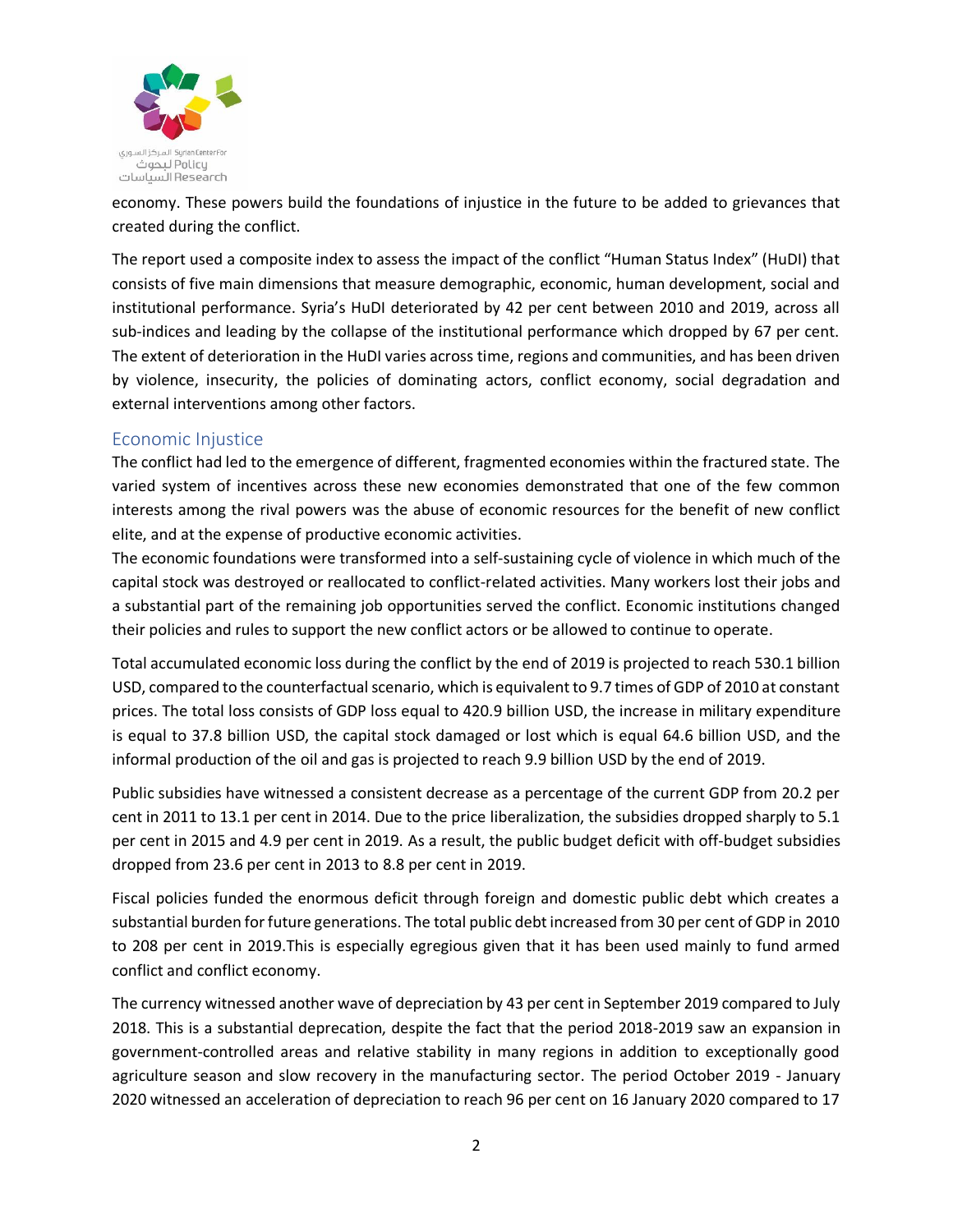

October 2019. The report highlights key factors for this deterioration including the dominance of conflictcentered institutions and the dynamics of conflict economies. The conflict has damaged the foundations of the economy and caused weak performance of public institutions and a reduction of external support, compounded recently by United States' sanctions and the economic crisis in Lebanon.

By the end of 2018, the Consumer Price Index (CPI) was increasing by 0.4 per cent compared to 2017. However, in 2019 the inflation rate surged to 33 per cent; the increased occurred mainly in the third and fourth quarters. The CPI during the nine years increased 18-fold between February 2011 and December 2019, which severely deteriorated the real income of households and increase poverty.

Total employment decreased sharply during the conflict from 5.184 million in 2011 to 2.568 million in 2016 and increased gradually to 3.058 million in 2019. The unemployment rate increased from 14.9 per cent in 2011 to 51.8 per cent in 2016 and decreased gradually to 42.3 per cent in 2019. Utilizing counterfactual scenarios, the labor market lost 3.7 million jobs. The huge loss of job opportunities surged the economic dependency ratio from 4.13 persons per employee in the year 2010 to 6.4 persons in the year 2019.

## Social Injustice

The population inside Syria declined by 2.3, 2.9, and 1.9 per cent in 2015, 2016 and 2017 respectively. Then it increased by 0.9 and 1.1 per cent in 2018 and 2019 respectively to reach 19.584 million in 2019. The conflict has changed the demographics of the population as the result of various factors including the increased number of male deaths compared with female; age-specific death rates and changes in fertility and the impacts of displacement and migration.

Refugees experience multiple forms of injustice which can be categorized into three dimensions: entry and movement; human development; status, voice, and representation. Though these three are interconnected and overlapping, examining each allows for understanding the numerous and increasing deprivations which refugees suffer.

The Human Development Index (HDI) dropped from 0.631 in 2010 to 0.431 in 2016 with a minor increase in 2017-2019 to reach 0.445 in 2019 due to the increase in life expectancy and an increase of income. In 2019, Syria was one of the worst ten countries in the world in terms of HDI performance.

The HDI results indicate the extent to which Syria has deviated from its development path and has highlighted the collapse of crucial social structures necessary for empowerment. As a result, people have been denied access to food, health, and education services. These indicators show the expanding inequality in Syria relative to the rest of the world.

The Syrian population continues to lose millions of years of schooling as the children (5-17) who are out of school in 2019 number 2.4 million. The current outcome is still disastrous as those millions of children will suffer from a lack of skills and knowledge in addition to the impact of the conflict. The conflict created a lack of curriculum consistency across Syria, with different education systems established in different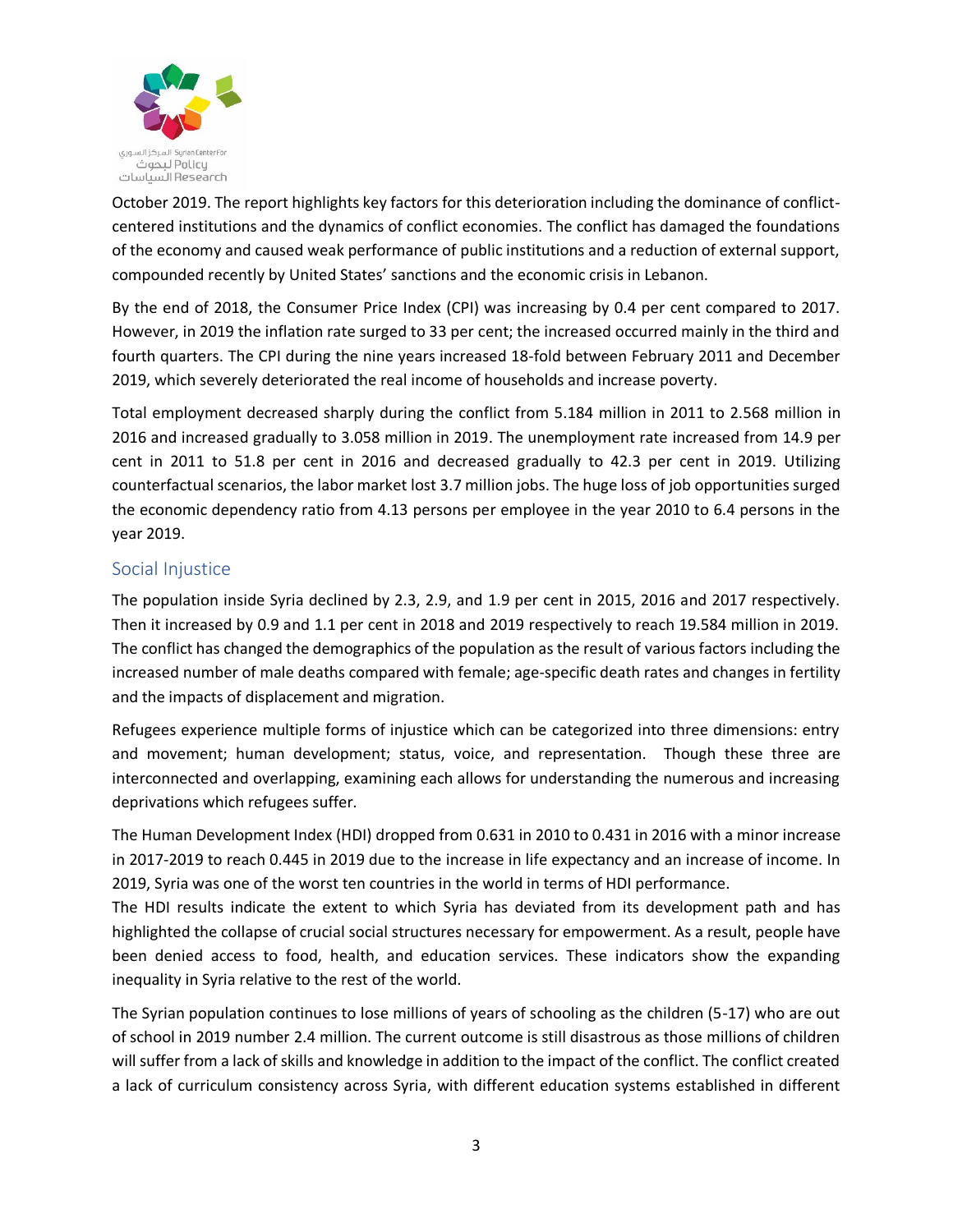

regions depending on the ruling power. The 2018 Humanitarian Needs Overview highlighted six different curricula being used in schools in Syria.

The fragmentation across the country and the rapid emergence of different fighting parties resulted in the creation of weak governed institutions highly dependent on violence. These crippled institutions negatively affected the overall health system; including hampering access to services and medications; perpetuating pervasive discrimination; weakening healthcare capacity; causing the destruction of health infrastructure, including the targeting of hospitals and Health Care Workers (HCWs); and triggering the collapse of the pharmaceutical industry.

The increase in mortality among different population groups is one of the most catastrophic impacts of the conflict. Our data reveal a rise in the crude death rate from 4.4 per thousand in 2010 to 10.9 per thousand in 2014. The projections for 2016-2019 reflect a consistent decline, with crude death rates reduced to 9.9 per thousand in 2017 and 7.0 per thousand in 2019. The morbidity in terms of communicable and non-communicable diseases, such as poliovirus, measles, influenza-like illness, acute diarrhea, typhoid, leishmaniasis, disability, and trauma have all surged.

The overall poverty rate reached its peak at 89.4 per cent by the end of 2016, dropped in 2019 to 86 per cent due to positive economic growth, yet the last quarter of 2019 witnessed a surge in the prices that increased the poverty rates. The average overall poverty line for a household equals on average SYP 280 thousand per month at the end of 2019.

The Food Security Index declined sharply by about 34 per cent between 2010 and 2014, while in 2018 the index decreased by about 8 per cent compared to 2014. The Access to Food Index improved slightly by about 3 per cent due to the decrease in siege areas and the military operations, but the availability, stability and utilization indexes decreased by 20 per cent, 14 per cent and 1 per cent respectively.

The Social Capital Index dropped by 43 percent during 2010-2019; with subjugating powers continuing their use of violence and fear to subordinate people. Identity politics were one of the main policies used to fuel the conflict by abusing the diversity of religions, ethnicities, economic and social backgrounds, bonding relations, regions to create fragmentation and polarization that are needed to "eliminate and dehumanize the other". This deterioration of social capital reflected a substantial aggravation of social injustice as it deteriorated the wealth of social relations and common values and harmed social solidarity and people's capabilities and agency.

Women are among the main victims of the conflict in Syria. They faced severe violations including killing, detention, kidnapping, sexual violence, labor in harsh conditions and increased economic responsibility – especially in the case of displaced families or widows. Women have also been affected by more frequent incidents of underage marriage, customary marriage, trafficking, and other forms of exploitation. They also suffered from political, social, and economic exclusion.

Children witnessed three types of violations during the conflict. The first is 'serious violations' represents the conflict environment that ruined children's lives, such as the conflict economy, including child labor;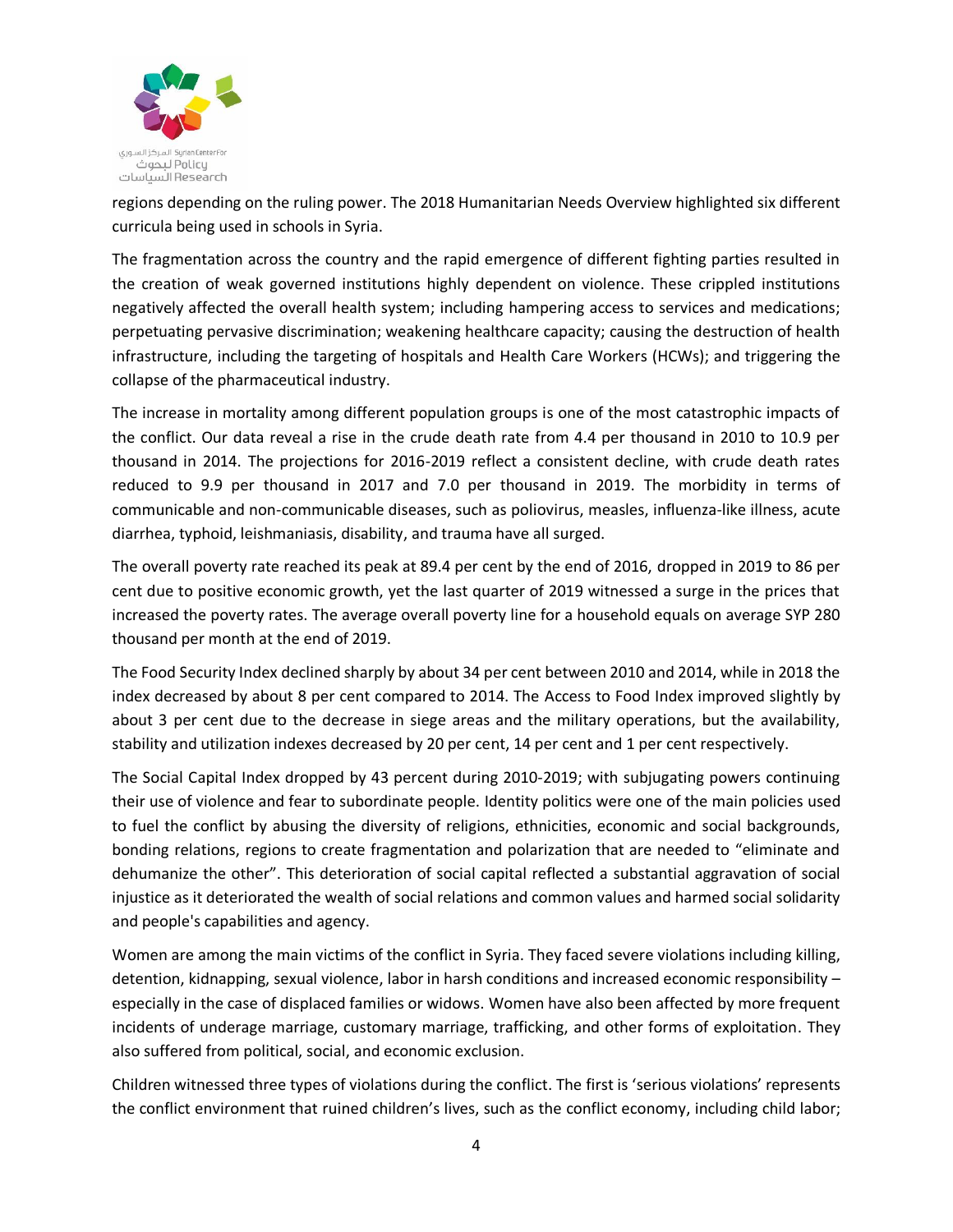

food insecurity reaching starvation levels; forced displacement including family separations or missing family members; poverty; poor living conditions; lack of access to health and education services; and social degradation. Second is 'grave violations' which represent the exposure of the children to kidnapping, detention, forced recruitment, and besieging. The third is 'extreme grave violations,' representing the exposure of the children of Syria to direct loss of their right to life as many of them killed or injured by during the conflict.

Environmental degradation was one of an aspect of injustice during the conflict as the quantity and quality of weapons used in the conflict poses a serious environmental threat to arable land, as toxic substances have caused soil contamination, which adversely affects the quality of agricultural land and its cultivability or productivity. The conflict has led to the waste of many natural resources such as forests and water resources as a result of destruction, vandalism or misuse, such as logging for heating or drilling of artesian wells in unsustainable ways. Waste and pollution factors affect the long-term potential of environmental sustainability and create Intergenerational future Injustice.

## Institutional Injustice

The Human Status Index showed the enormous collapse in institutional performance and the deadly struggle between fighting political actors. Throughout the conflict, decision-making processes have been fragmented and internationalized, as multiple internal and external actors engaged in setting contradicting priorities and mechanisms for each of the involved actors. The different forms of institutions were conflict-centered and adopted extreme strategies to detrimentally affect human beings, social relations, and resources, as well as to subordinate communities.

Although the intensity of battles has declined during 2017-2019, the rule of law, participation, accountability aspects of governance continued to deteriorate.

There are major contradictions between the five internal actors including civil society. The priorities of justice, freedom, transparency, participatory and democracy are at the bottom of the priority list for those in power, which reflects the nature of the conflict centered actors. Only civil society ranked justice, freedom, and democracy as top priorities. The priorities of external actors showed major contradictions as well.

The abuse of the judicial institutions was one of the government's authoritarian characteristics before the conflict, with the absence of an independent legal system, and the aggravation of security services that had the upper hand in directing the legal system and other justice institutions. This led to the absence of any institutions that can resolve conflicts in a just manner, which has compounded enormous grievances.

The conflict has contributed to the reconfiguration of Syrian civil society in complex and overlapping forms and functions. In 2011, the movement created new spaces and aspirations towards political, social and economic participation. The pathway to fulfill these aspirations was confronting despotism and freedom from fear that has afflicted public life in the country for decades. However, the adoption of the military and security confrontation of the movement, the blockage of horizon in opening spaces for reaching social